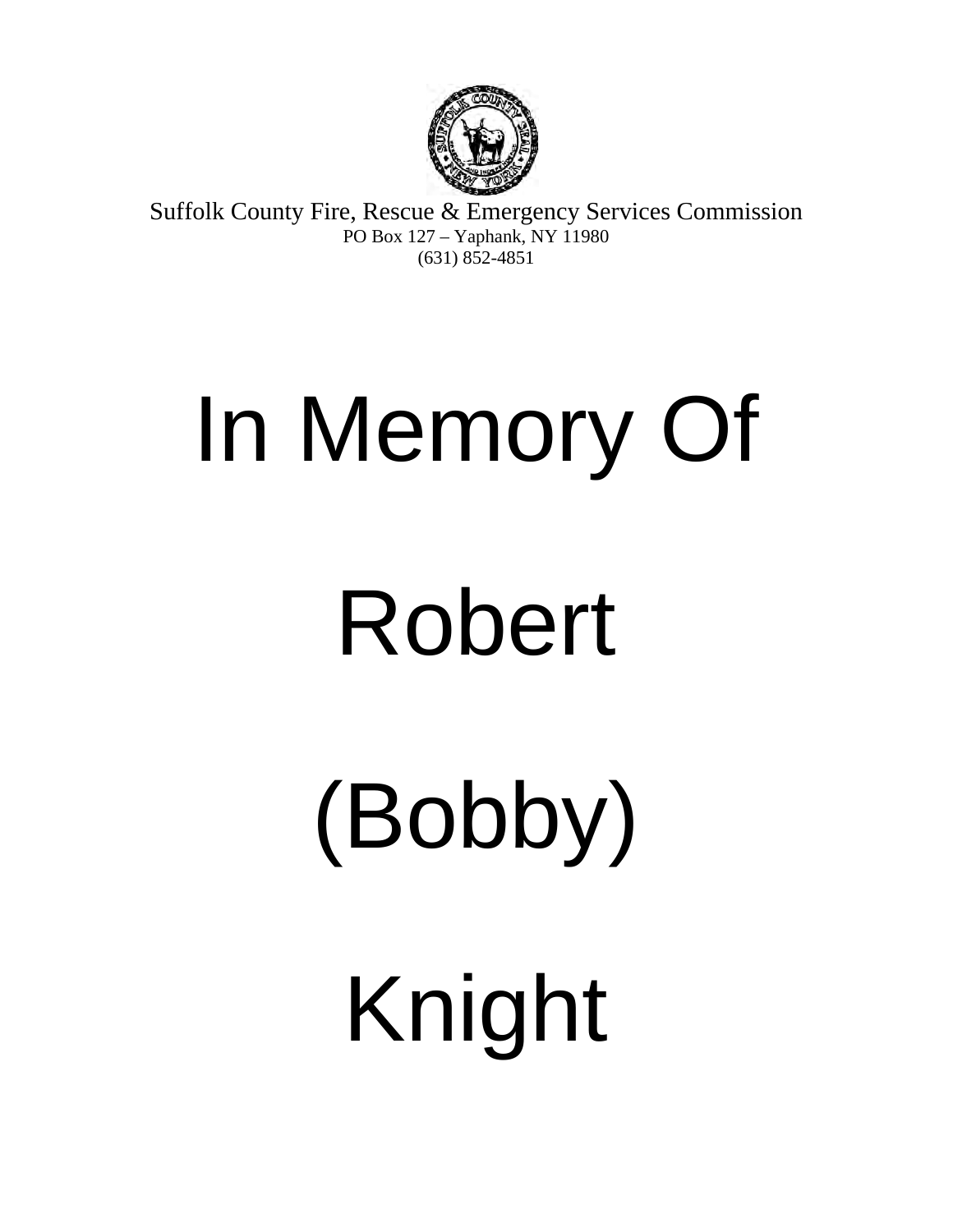# MINUTES OF MAY 28, 2014 MEETING

Chairman Egan opened the meeting at 8:00 p.m., followed by the Salute to the Flag and a moment of silence for sick and departed members: especially Bobby Knight, who would normally be at this meeting.

Dedicate page of minutes to Bobby Knight; N. Reilly motioned and E. Tully seconded. Motion was carried.

#### Acceptance of Minutes:

The minutes of the April 23, 2014 meeting were accepted by a motion from E. Tully and seconded by D. Carrigan. The motion carried.

#### Correspondence: T. Portoghese

No correspondence received since last meeting: Correspondence sent since last meeting: Letters sent to County Executive and Suffolk County Legislators supporting the Capital Programs Budget.

List of courses offered are on the last page of these minutes.

#### Treasurer's Report:

The opening balance at SCNB was \$3335.78 and FASNY opening balance was \$1000.86. With deposits of \$200 and debits of \$283 in SCNB, transferred \$3052, this leaves a closing balance of \$100.78. FASNY deposit of \$3052 and \$150 leaving an ending balance of \$4202.86. Total closing balance (both accounts) is \$4303.64. Motion made and seconded to accept the Treasurer's report. All in favor and no one opposing, the motion was carried.

Report of Officers: J. Egan / A. LaFerrera

Egan – VEEB contract signed.

Except for VEEB appointment, nothing much is new. LaFerrera – walked around Fire Academy and there are a few things that need to be addressed.

#### Commissioner's Report: J. Williams

- $\bullet$  VEEB contract is up on 12<sup>th</sup> floor being signed.
- Thanks for letters on Capital Projects; this is easier year. We received 99.9% of everything we asked for. We will be getting a new command van and new building for FA.
- Legislator Browning was very complimentary of FRES and I want to go on record thanking her for that.
- Operating Budget time is now and the meeting is the same day as FRES Commission meeting. I would be open to having a meeting either that day or prior to.

Egan – at Public Safety, I thanked them for everything. I feel they are in tune with us and listening to us.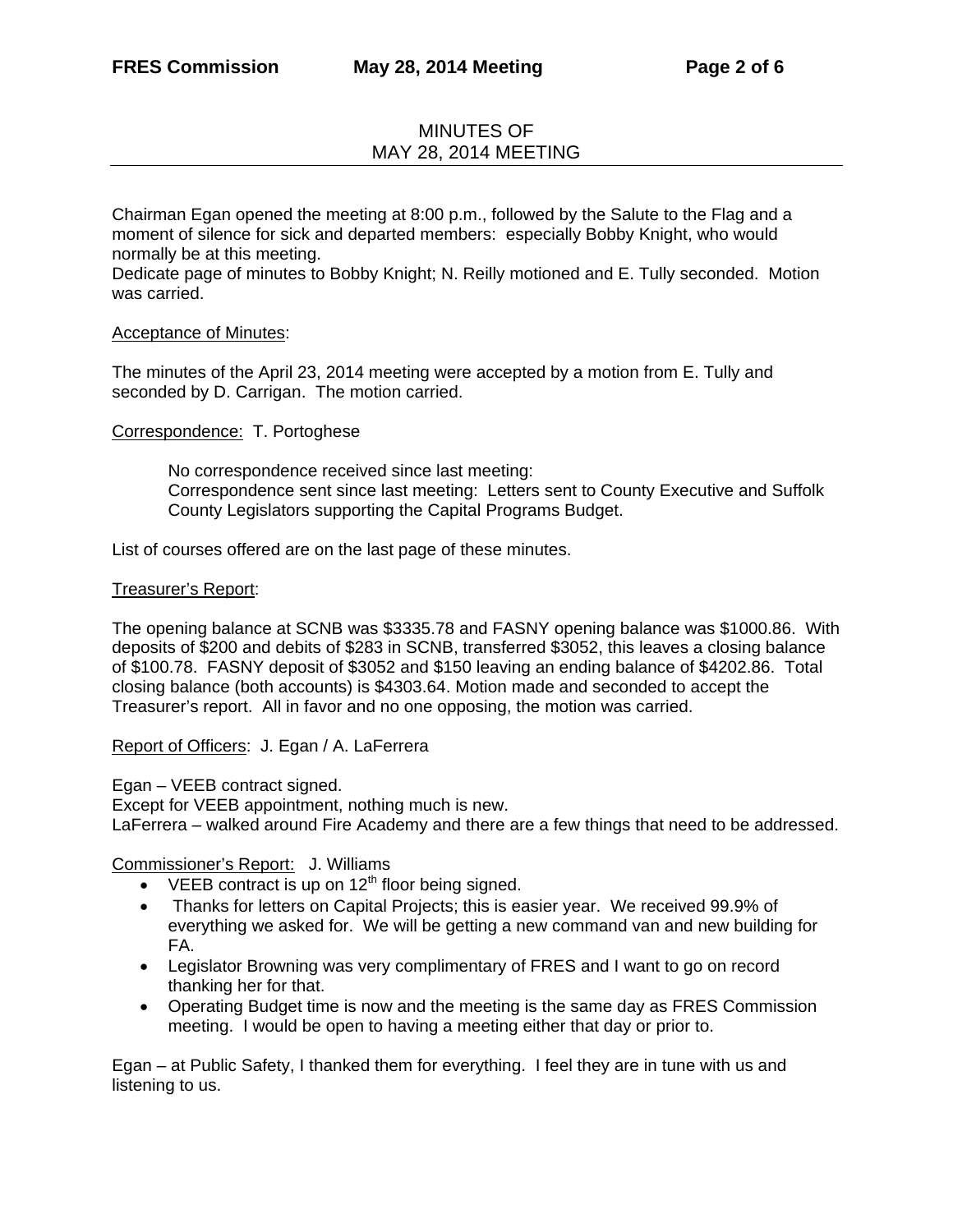Deputy Commissioner's Report: J. Jordan (absent)

No report.

# Fire Marshal's Report: E. Springer

- Some WMD equipment has expired and we will be handing out new canisters.
- Ordering new radiological meters for fire departments. Hopefully they will be ready by fall.
- New bill signed for carbon monoxide due to tragedy in Huntington. We need to start pushing the installation of carbon monoxide detectors. Not sure what NYS will be doing on codes. The County implemented a code that buildings in excess of 100,000 square feet must have carbon monoxide detectors.
- An All Employees memo went out for IMAT recruitment. About 3 dozen people are interested.
- K-9 recertification is next month.
- Fire Extinguisher Licensing is issuing new licenses continuously.

Peace officer status for FMs – Tully has been in touch with Phil Boyle. Springer – there are a number of FMs that have peace officer status, such as Suffolk County Fire Marshals. They have pushed up requirements to 99 hours of training.

# Fire Academy: R. Holley

- As those who toured with us tonight saw, a lot of work has been done (thank you to Joe Williams), there is still much to do.
- Proposal from Kidde and BullEx looking at upgrading the system. Would like to transfer to Class A materials; hopefully that is the track we will be taking. We were told that putting an oil separator in would be what we need. (JW) in capital projects – a new oil separator is included.
- Been talking about on-line Haz Mat Refresher training and working with County IT. That did not work out and we have contacted someone else and they said that they can have it set up within a matter of months.
- You've been told that things have been coming along fine for years. I am asking you to go to your organizations and Legislators as I will be doing (also Chiefs' Councils) to plead to all to try to get more money. It would be great to get the money back that has been taken away from the Academy. We are going to be actively asking for more money.

Carrigan – I believe that maintenance should be a separate budget.

Williams – I have to speak up: County used to take 35%, that was given back. You were told today that I was giving you \$53,000. I think it is wrong for you to ask this group to go out to the rest of the fire service and ask for money. Your contract gives you latitude to go out and "make" additional money by other means.

Holley – I can't support additional training on the budget we have.

Egan – I believe there is going to be a liaison according to the contract – we have to separate between FA and VEEB.

VEEB – looking for federal grants and support from fire service.

Murphy –There was a representative from VEEB at the last Vollies meeting, and we hadn't had one since 2013. If you are looking for support, a VEEB rep has to be at meetings. Don't just come around when you want something and it would be nice to continue to see someone there.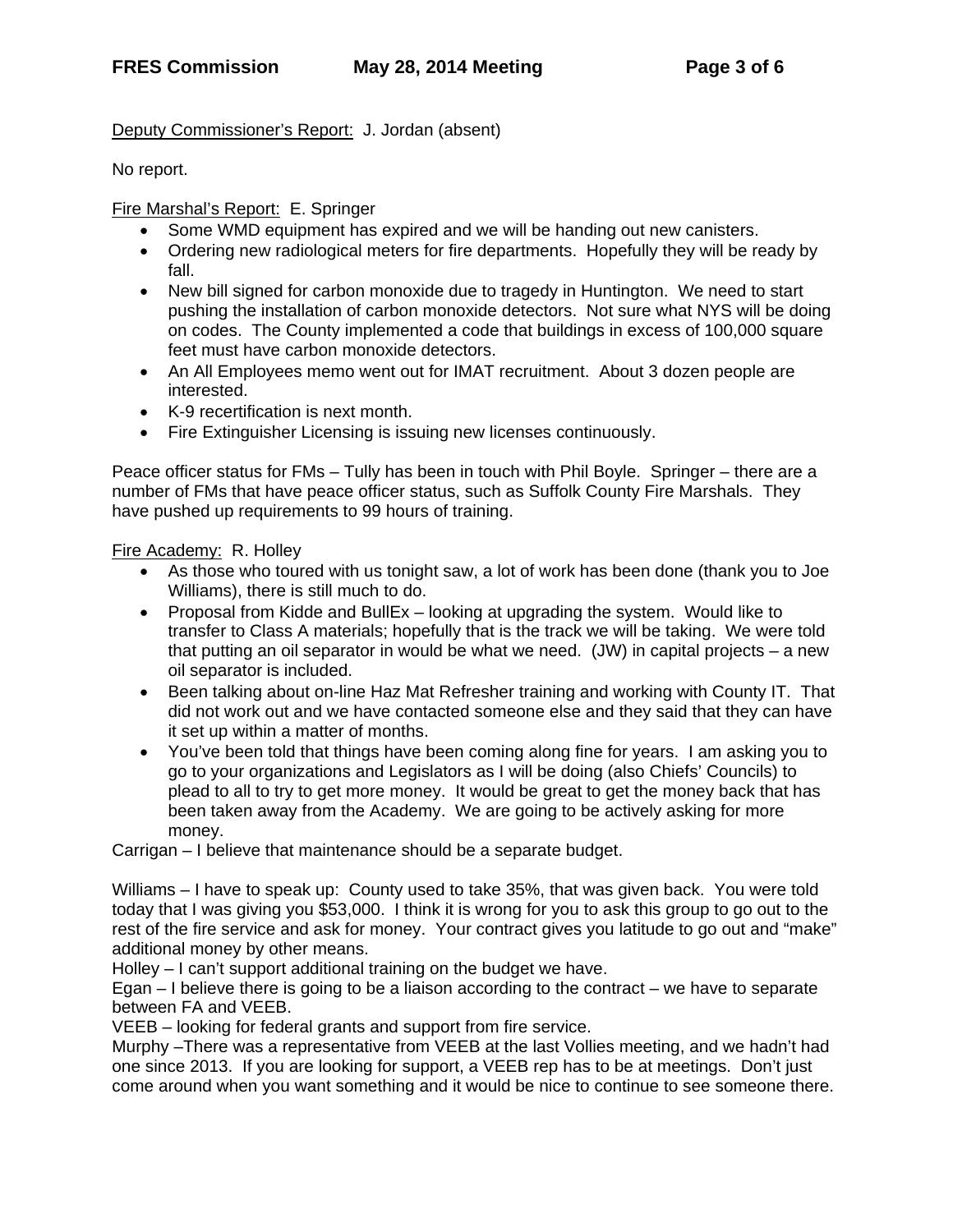Egan - If departments want to take training to the next level, they would have to look at what it would take to do that. If department wants to pay, that's fine. Look at these issues through the liaison group.

Holley – not trying to create a controversy; not trying to undermine anyone. The academy can use additional funding. Don't go to your organizations.

Reilly – we weren't getting straight story about what was going on over there until recently and hopefully things will continue on this track.

Having VEEB board members here is a step in the right direction.

Sanok - When I was first on Board, I was told that they didn't have to go to meetings.

Egan – make 2 items for minutes and meetings: Bob for FA and VEEB member for VEEB. Tully motioned; Crafts seconded; motion carried.

Thebold – who does Nimphius represent? He represents the fire service.

Egan – are 3 reps from fire service or from 3 groups. Indications were that Nimphius represents districts – it was a gentlemen's agreement. We need to get past this confusion. Vollies had a dedicated rep for many, many years. When VEEB formed there weren't chiefs councils and no districts. There is a lot of background that needs to be found out. Needs to be worked on and addressed.

Original legislation was fire service and education and farm bureau. Discussion continued.

#### SCPD – Special Patrol Bureau: Capt. J. Blosser (absent)

No report.

EMS: M. Masterton

- Had a destination problem; cannot take OB patients to hospitals that do not do OB. If patient is in distress, they are to be taken to the closest hospital. VA does not do cardiac, OB or trauma. Time frame is 30 minutes.
- Middle eastern respiratory distress syndrome is around.
- We have been training police officers on NARCAN.
- $\bullet$  Active Shooter we are still doing that.
- CC refresher is coming up the end of summer

Budget Committee: D. Silverman (absent)

No report.

#### Arson Task Force: T. Crafts

- There was a meeting; we talked about doing quarterly meetings; 2 daytime and 2 night.
- Discussed how FM Don Lynch and his dog "T" went out to East Hampton on a case.
- Lt. Simmons from Arson left and they are interviewing. Talked about who will be taking his place; what are their qualifications. I don't have any answers.

Egan – talked at Public Safety. We have a lot of firemen who are cops and can do that job. If you believe that we should set up and write a letter, let us know.

Egan – at some point a letter has to go to every legislator so they understand.

Reilly motion to write letter, Crafts seconded – motion carried. Egan and Lynch will write letter.

Springer – discussed East Hampton fire, person was charged with 3 fires. These meetings are important and it is important to get fire service involved in that again. We used to do a program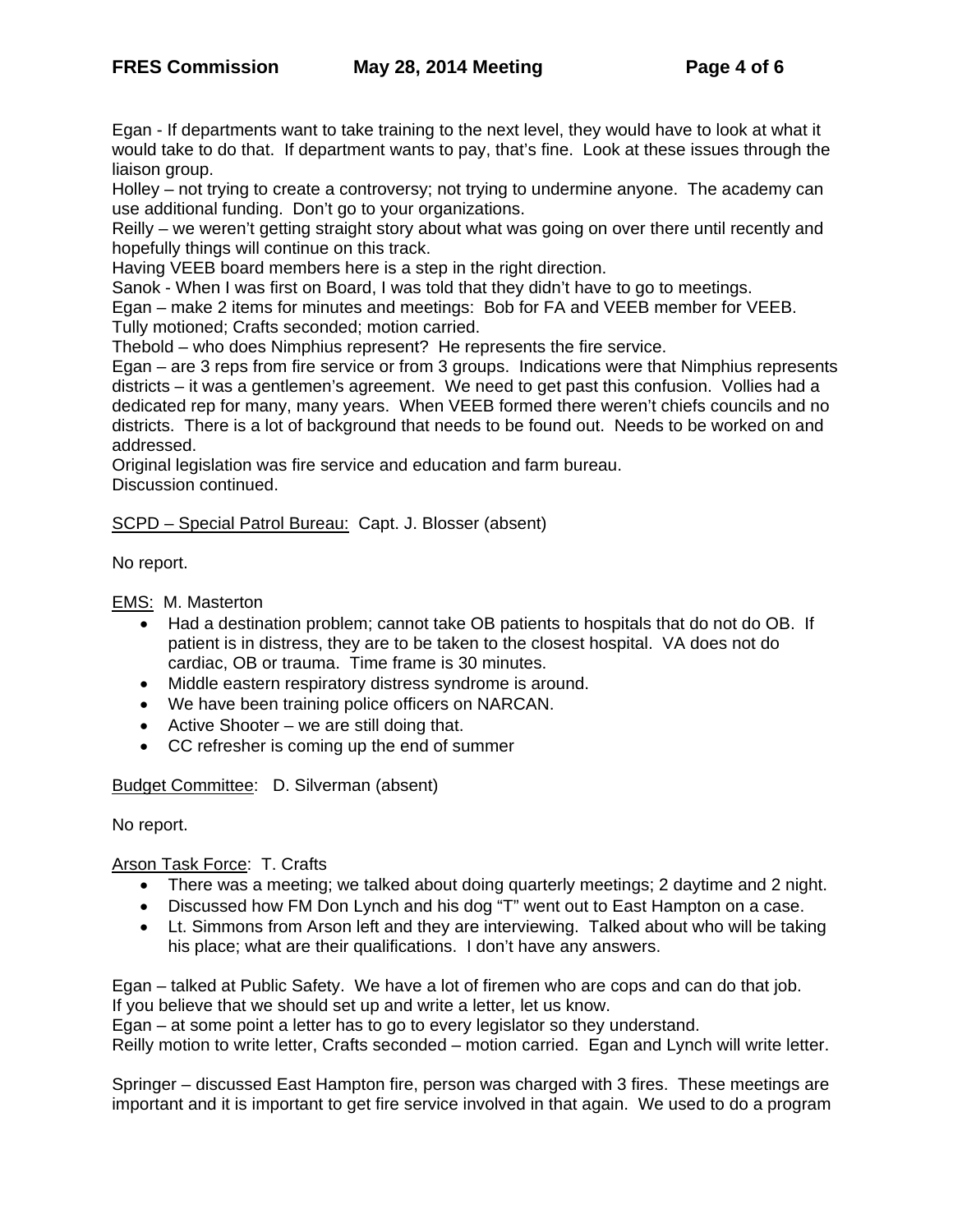here for new chiefs on what to do or not do at a fire with regard to arson and to educate the fire service. Suspect was connected to 3 fires due to that meeting.

Combined Radio Committee: N. Reilly, Jr.

Next meeting is June  $11^{th}$ . Miniutti – there is progress.

Buildings & Grounds: E. Tully

Already covered.

Legislation & Standards: E. Tully

Already covered.

Codes & Prevention: V. Bologna

Holding shotgun competition June  $7<sup>th</sup>$  and a portion of the proceeds go to the Firefighter Cancer Support Network.

EMS & REMSCO: A. LaFerrera

2 seats filled. NorthShore LIJ and Islip Chiefs Ambjulance Association.

Burn Center: N. Luparella

August 5 is the Guy Cassara golf outing. Recognition Day was a week and a half ago.

Recruitment & Retention: R. Murphy

We are rapidly approaching end of grant. Nassau County sent some paperwork and FEMA approved.

Old Business:

Nothing.

New Business:

Nothing.

Public Comment:

Egan – I will continue to fight battles. Hopefully we will make this a better fire service.

A motion was made to adjourn meeting by D. Carrigan and seconded by R. Murphy. Motion carried. Meeting adjourned at 9:09 p.m.